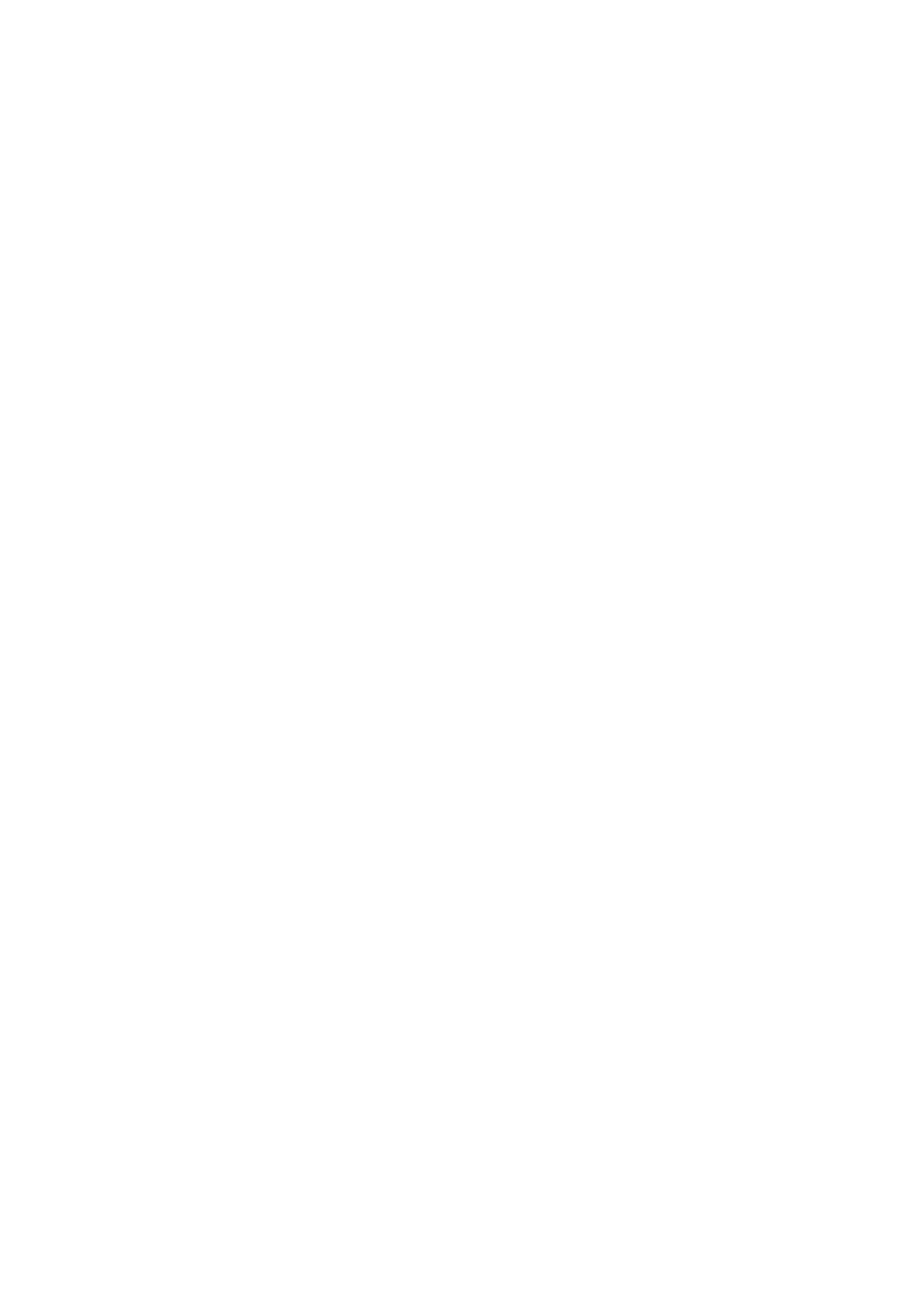## **Abstract**

The article illustrates the archaeological and papyrological results of the 2012 season carried out by the Mission of Università del salento at soknopaiou Nesos (Fayyum, Egypt).

## **Keywords**

soknopaiou Nesos, Excavations, Fayyum

## **The archaeological works 2012** (Paola Davoli)

The excavation took place in the great temple enclosure<sup>1</sup>, in the centre of the *temenos*. The west side of the temple dedicated to the god Soknopaios (ST) 20) (Fig. 1) has been completely exposed2 .

The excavated area is long 18.60 m from north to south and wide 6.50 m from east to west. A great quantity of building debris and architectonic elements derived from the demolition of the temple sT 20, as blocks of yellow limestone, grey limestone pavement slabs, parts of lintels and remarkable accumulation of chalky mortar originally used in the masonry of the building, was removed. The

<sup>1</sup> The Archaeological Mission of the Centro di Studi Papirologici of Salento University, lecce, directed by Mario Capasso and paola Davoli, carried out the Tenth Excavation season at Dime es-seba (El-Fayyum), the ancient soknopaiou Nesos, from 26 october to 10 December 2012. also taking part in the Mission were ashraf a. Mostafa (geologist, University of asyut), stefania alfarano (assistant archaeologist), Clementina Caputo (ceramicist), Mauro Cremaschi (geoarchaeologist, University of Milano), sylvie Marchand (senior ceramicist, iFao), Giuseppe alvar Minaya (supervisor), Moataz abu el-Nil (assistant directors), Mohammed ahmed (conservator), Anna Chiara Muscogiuri (registrar), Simone Occhi (surveyor), Roberta Petrilli (egyptologist, vatican Museums), Elvira pisanello (senior registrar, papyrologist), Borna scognamiglio (egyptologist, paris-sorbonne), stefania Trizza (assistant archaeologist). The supreme Council of Antiquities was represented by the inspectors Ahmed Mawad and Ahmed Hassan.

<sup>2</sup> The investigation of this side started in 2010, cf. M. Capasso-p. Davoli, *Soknopaiou Nesos Project. Rapporto dell'Ottava Campagna di Scavo 2010*, «RISE» 5 (2011), pp. 71-81.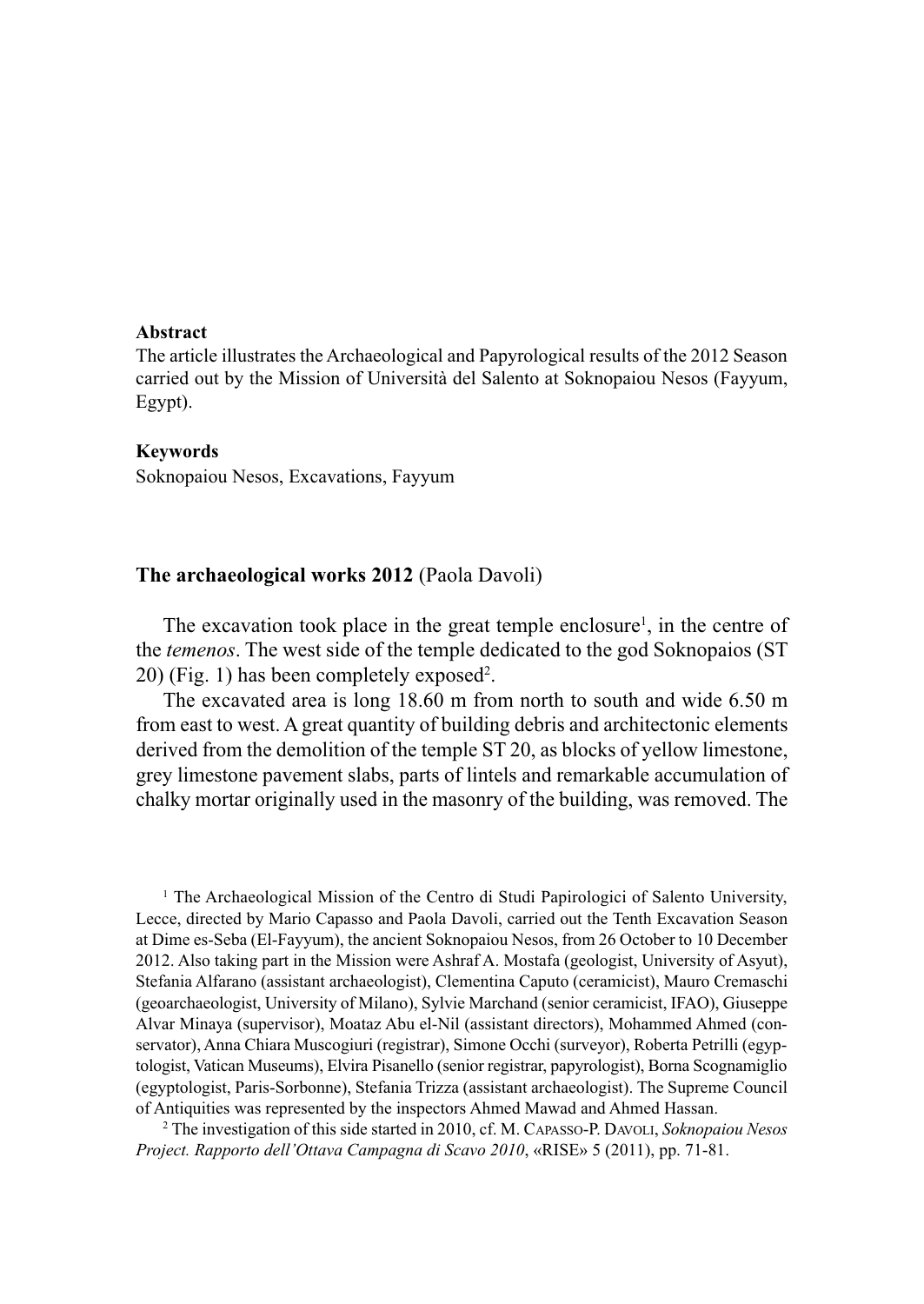accumulation of gypsum mortar was present on the whole area of the building and has been originated from the activity of dismantling of the temple's walls probably occurred since the Byzantine period. in particular, in the area excavated in 2012 it was mixed with limestone debris and its texture was very hard and compacted, very difficult to remove. For this reason it has protected the original underlying stratigraphy from recent clandestine excavations.

Among the building materials found in this deposit of mortar there were two groups of large blocks belonging to the original gutters of the temple, collapsed from the upper part of the lateral west wall. They consist of two large gutters in fossiliferous grey limestone, two imposing lions that formed the decoration of the gutters and two supports (Figg. 2-3). The lions, different from each other in size and style, are perfectly preserved and carved with great skill and care up to their shoulders. The backside of the two sculptures has been left rough as it was intended to be inserted in the perimeter wall of the temple. The lion found in the southern part of the area (ST12/802/3743) measures 156 cm in length, 65 cm in width and 51 cm in height. The lion found further north is bigger and measures 166 cm in length, 88 cm in width and 50 cm in height (sT12/803/3744). Their estimate weight is around 2 and 2.5 tons. The grey limestone in which they are made is the same kind used for the lintels and architraves of the temple. Its quarry has been identified in the desert southwest of Dime.

This kind of gutters, decorated with large lions, is similar to those in Edfu and Dendera temples, still well preserved. However, in the Upper Egyptian temples the lions were not carved in one block only, as it is in Dime cases, but their forelegs are part of the gutter blocks<sup>3</sup>.

This find proves that the temple dedicated to the local god soknopaios was built with great accuracy and monumentality. So far, these are the first decorated gutters found in the Fayyum sites. A similar decoration was present in the temple of Dionysias / Qasr Qarun, but it is only partially preserved.

several fragments of statues, including two heads representing a male and a female (Fig. 4) were also found in the debris layers. Both are carved with excellent manufacturing in local fossiliferous limestone, as well as a *thymiaterion* or incense burner. The female statue (ST12/803/3805) was in Egyptian style, and its face is completely missing. The remaining details are the tripartite wig, with echeloned stylized curls, a squared basis with a central mortise to support

<sup>3</sup> p. ZiGNaNi, *Le temple d'Hathor à Dendara. Relevés et études architecturale*, le Caire 2010, p. 376 and pls. 35-39. other gutters but not finished and thus not decorated with lions but built with the same system of three blocks are at Deir el-shelwit and Kalabsha temples: cf. Ch.M. ZiviE-M. aZiM-p. DElEUZE-J.Cl. GolviN, *Le temple de Deir Chelouit*, iv, le Caire 1992, pp. 45-46 and note 119, pls. 41-42.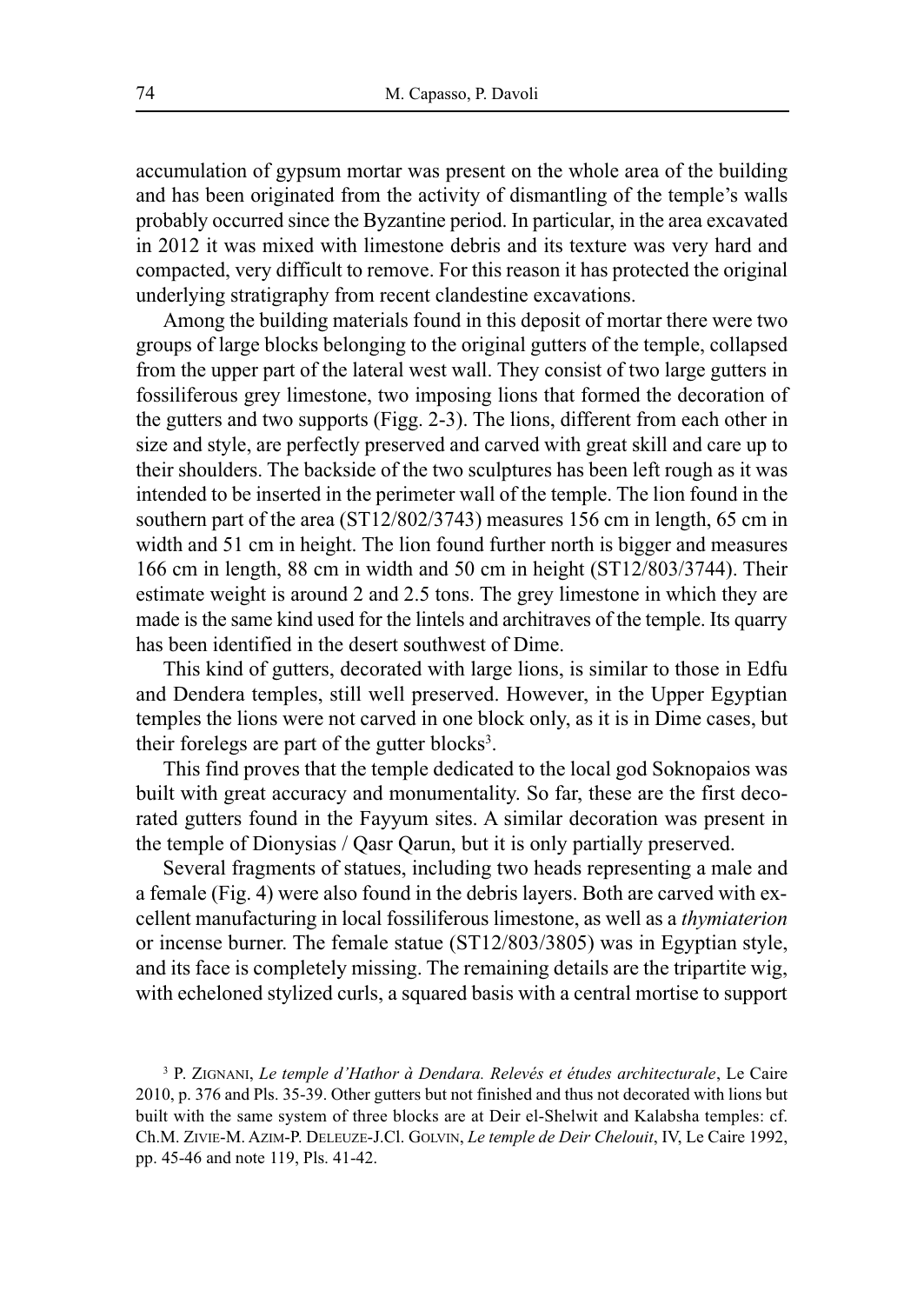the crown, both ears and the makeup stretched on his right eye. The workmanship is very fine and it suggests the possibility that the statue represented a Ptolemaic queen<sup>4</sup>. A similar example is the head Metropolitan Museum of Arts 38.10 in white limestone, identified by Bothmer on the basis of comparisons with Arsinoe  $II<sup>5</sup>$ . However, the uraeus, or double uraei, no longer exists and its body is not represented on top of the wig. So far it is not possible to be more precise on the identification of this statue until more pieces will be found.

The male sculpture (sT12/800/3742) is not so easily identifiable as a king or a priest. The workmanship is very fine and the style is Egyptianizing in the face but Greek in the hair. The band around the head is plain and without any kinship reference. The inlayed eyes are lost as well as the nose, both ears and most of the back. a blackish thick line is still visible around the eyes (a possible remain of the colours that once completed the statue) and the eyebrows are natural6 . The eyes were big and rounded and two light wrinkles are horizontally represented on the forehead. Part of the back pillar is preserved. Possible comparisons can be a head of the Graeco-Roman Museum of Alexandria (inv. 3511, possibly attributed to Ptolemy VI) and a head in the Louvre (Ma 970, attributed to Ptolemy VIII)<sup>7</sup>. The kind of coiffure on the forehead and the face shape seem to suggest a possible identification with Ptolemy  $VI^8$ .

a floor (sT12/810) made with slabs of grey fossiliferous limestone is perfectly preserved on the whole investigated sector. Its extension to the north and west remains unknown due to the limits of the excavation (Fig. 5). This pavement is a renovation of the original floor, built during the restoration of the external bottom of the west wall of sT 20. in fact, it abuts a coating of grey limestone slabs applied with great quantities of white mortar to the lower part of the outer wall already heavily eroded. The new casing is completely different and less accurate than the one built along the east perimeter wall of the same building and recovered in 2009-10<sup>9</sup>.

<sup>4</sup> B. voN BoTHMEr, *Egyptian Sculpture of the Late Period 700 B.C. to A.D. 100*, New York 1960 (Catalogue of the exhibition at Brooklyn Museum), p. 135 no. 105. see also on the iconography of Ptolemaic queens: S.-A. ASHTON, *Ptolemaic Royal Sculpture from Egypt. The Interaction Between Greek and Egyptian Traditions*, Oxford 2001, pp. 37-43.

<sup>5</sup> BoTHMEr, *Egyptian Sculpture* cit., pp. 125-126 no. 98, pl. 92.

<sup>6</sup> For these definition see p.E. sTaNwiCK, *Portraits of the Ptolemies. Greek Kings as Egyptian Pharaohs*, Austin 2002, p. XV.<br><sup>7</sup> STANWICK, *Portraits* cit., nos. B27 and C11.

<sup>8</sup> sTaNwiCK, *Portraits* cit., pp. 37, 56-57.

<sup>9</sup> p. Davoli, *Lo scavo archeologico: 2003-2009*, in M. Capasso-p. Davoli (eds.), *Soknopaiou Nesos Poject I (2003-2009)*, Pisa-Roma 2012, p. 198, Fig. 105.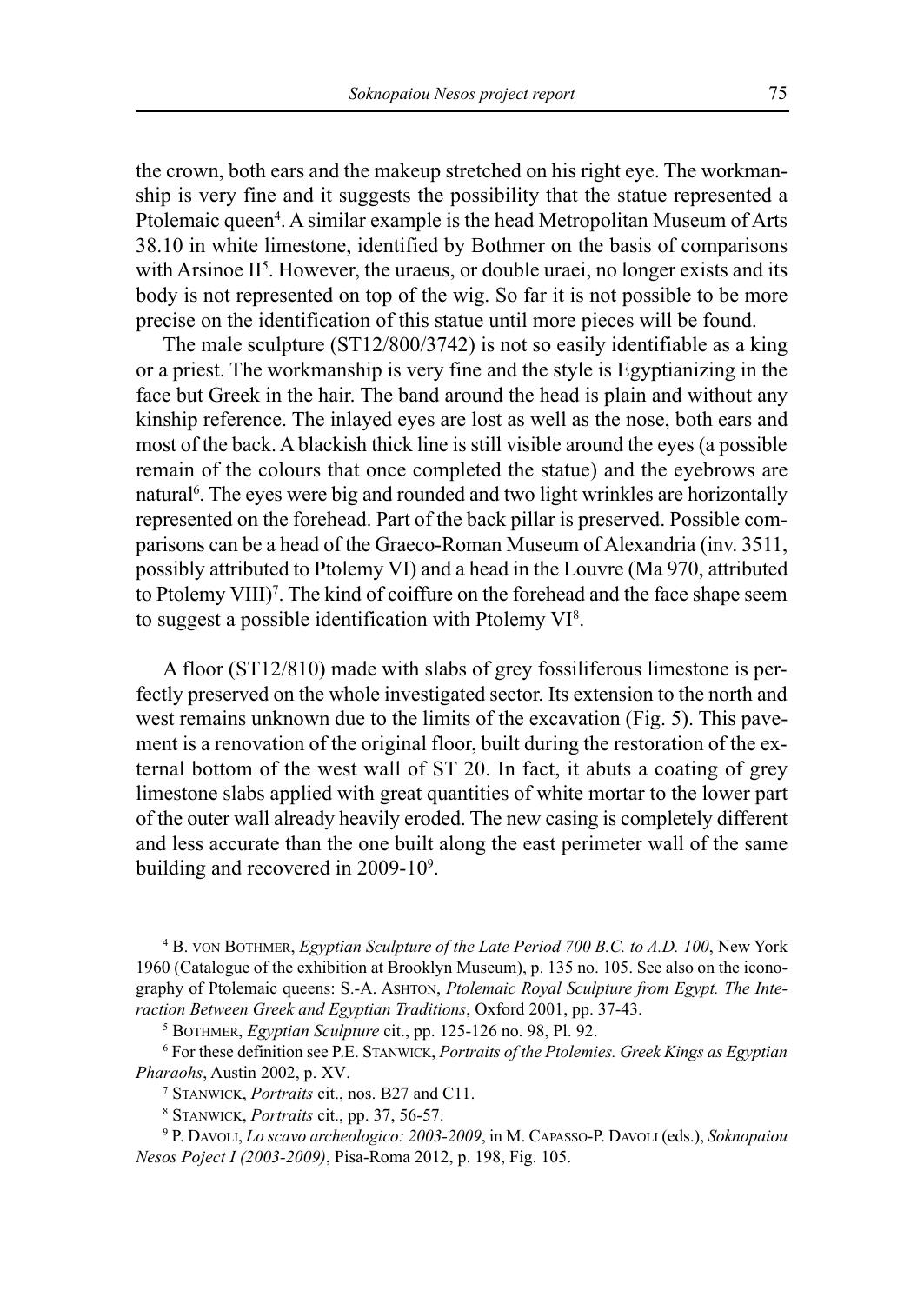Two trenches in the floor were opened (Trench 8 and Trench 9, Fig. 1) in order to ascertain the time of the construction of the temple and its restoration. The trenches are located at both ends of the sector. Trench 8 (2.20 x 3 m) was excavated to a depth of 1.90 m from the floor, but the end of the anthropic stratigraphy has not been reached yet. The excavation will continue in 2014. Below the floor sT12/810, another floor made with limestone slabs was found in Trench 8 (sT12/813) (Fig. 6). it is only 60 cm wide and thus it is possible that the original paved floor outside the temple was limited to a sidewalk.

Two walls, perpendicular to each other and to the temple, were below floor 813. They are built with rough stones bounded with mud mortar. They probably belonged to two different buildings demolished during the construction of the temple sT 20. The visible sides are probably the outer ones. The study of the findings will provide a dating of the various phases recognized. in addition to the usual fragments of common pottery and amphorae, two Greek *ostraka* of the Roman period and 10 Demotic *ostraka* were found.

Trench 9 (1.65 x 1.95 m) has reached a depth of 1.95 m. The stratigraphy found differs in part from that in the Trench 8 (Fig. 7). in fact, a thick layer of artificial fill (sT12/818) of the foundation trench of temple sT 20, consisting of mixed debris coming from construction and demolition of buildings, sand and organic deposits, was found. This kind of filling was not present in Trench 8. Its surface, flat and hard, has been certainly a walking surface (ST12/825) outside the temple for a period of time and was probably in phase with floor 813. at the bottom of the trench the top of a wall in rough stones, partially demolished, has been reached.

The stratigraphy deserves further and more thoroughly investigation in the future.

In the last days of the season a new sector was opened, labelled Trench 10, an area 7 x 7.50 m located in the southeast corner of the *temenos*, where an excavation made probably in the early xx century originates a small heap. This area is mentioned in some Ch.l. Freer's private notes as the origin of some biblical texts, known today as the Freer Manuscripts and preserved at the Smithsonian Institution in Washington  $DC^{10}$ . The debate on the origin of these important manuscripts involved several scholars, like F.w. Kelsey who corresponded with Freer about this and other matters. Kelsey wanted to organ-

<sup>10</sup> K.D. ClarKE, *Paleography and Philanthropy: Charles Lang Freer and his Acquisition of the "Freer Biblical Manuscripts"*, in l.w. HUrTaDo (ed.), *The Freer Biblical Manuscript: Fresh Studies of an American Treasure Trove*, Atlanta 2006, pp. 17-73.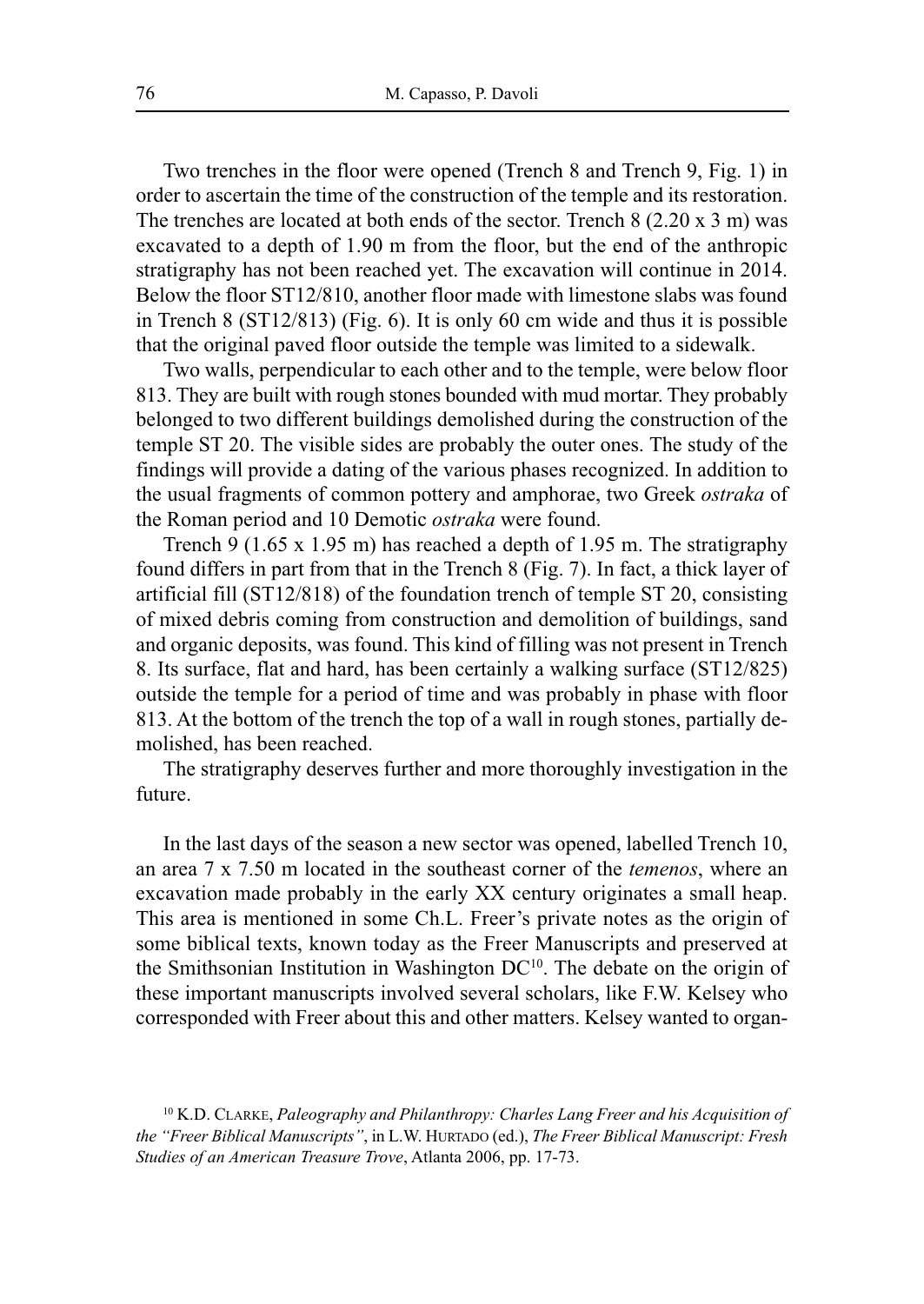ize an archaeological expedition of the University of Michigan at Dime after having visited it in 1920, but it never occurred until 1931<sup>11</sup>.

The Christian presence inside the *temenos* is not proved so far, but the recent discoveries of a late occupation phase  $(4<sup>th</sup>-7<sup>th</sup>$  century) with restoration of floors inside sT 20 encouraged a new inquiry about the possibility that Freer Manuscripts could have been found here. The excavation brought to light the perimeter walls of a room of a mud-brick building (sT 217), similar to the other visible along the perimeter of the *temenos*. The objects and pottery found on top of this heap are of the Hellenistic period and thus testify to a quite deep pit dug nearby. The excavation will continue in 2014.

From November 4 to 8 a pottery survey was carried out by Sylvie Marchand, C. Caputo and S. Occhi in a wide area to the west of Dime<sup>12</sup>. Potsherds have been systematically collected in particular in the area of the so-called "Watch Towers", on the shores of a paleo-lake and around the embankments structure whose function and dating are not yet known. Eleven new sectors (sectors 36-56) are to be added to the 35 areas examined in 2010. The collected pottery has been dated between the Neolithic age and the beginning of the Ptolemaic period. It confirmed the presence of a settlement of the New Kingdom located west of Dime, of which only a few scattered graves, ceramics and few items are preserved. The dwellings have disappeared because of the harsh erosion that has resulted in a significant decrease in the walking surface elevation on which the artefacts now lie. Hellenistic pottery was collected inside an enclosure located within the so-called embankments west of Dime. A house and a silo have been identified inside the enclosure and the pottery collected is all consistent and datable to the 3rd century BC.

M. Cremaschi, Ashraf Mostafa and S. Occhi continued the geomorphological survey already started in 2007. The survey was carried on from 9 to 16 November in order to better define the geomorphological nature of the *plateaux* on which Dime stands and better understand the changes of the landscape during the various prehistoric and historic periods. The surveyed area is included between the edge of the Jebel Qatrani to the north, the edges of the "Moeris

<sup>&</sup>lt;sup>11</sup> CLARKE, *Paleography and Philanthropy* cit., p. 64 and *passim*; J.G. PEDLEY, *The Life and Work of Francis Willey Kelsey. Archaeology, Antiquity, and the Arts, Ann Arbor 2012, pp. 329,* 379-380.

<sup>&</sup>lt;sup>12</sup> The results of the 2010 survey are now published in: S. MARCHAND, *Prospection céramique de 2010 des environs du site de Dimeh (Fayoum). Habitats et nécropoles de l'Ancien Empire à la Basse Epoque*, «BCE» 23 (2012), pp. 63-75.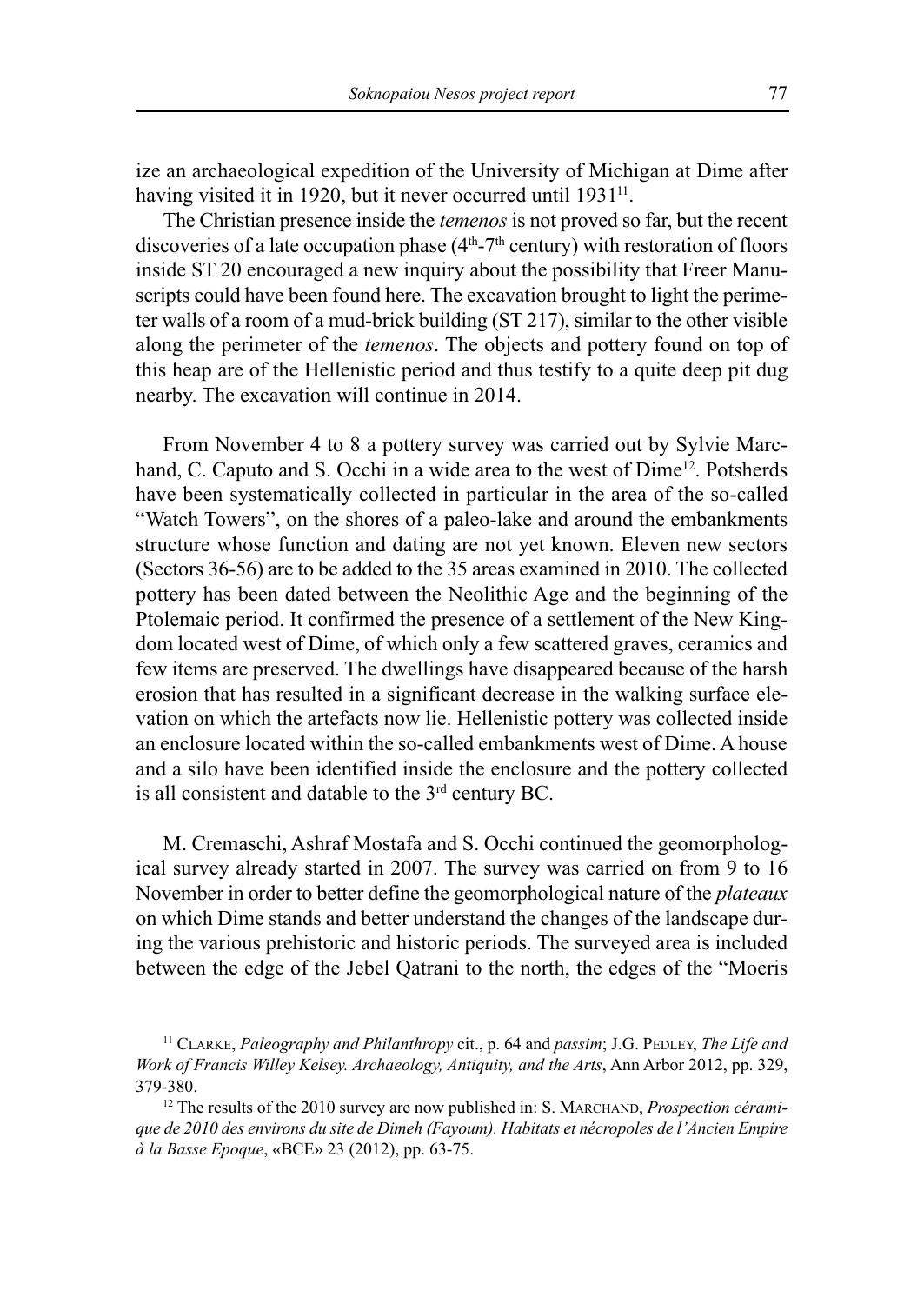Bay" to the east and up to a deep *wady* to the west. To the south the sequence of coastal shores of the current margin of Birket Qarun was investigated.

The 2012 survey has confirmed the geomorphological context, which was already observed during 2007, and 2008 seasons. lacustrine carbonates littoral and aeolian sand have been recorded and surveyed in detail (yardangs). Their sedimentological study will allow a reconstruction of the oscillations of the Fayyum lake from the beginning of the Holocene until the Roman period and the morphological evolution of the territory. in particular, the analysis of yardangs allowed identifying the alternation of depositional and erosive phenomena caused by climate changes, and closely related to human activity. For these reasons the ancient landscape underwent significant changes during the time. Stratigraphic columns at various points considered critical have been described in detail.

## **Papyrological Report** (Mario Capasso)

a total of 15 *ostraka* (11 Demotic, 2 Greek, 2 figured), 2 Greek *tituli picti*, 4 scraps of papyri (3 Greeks, one hieroglyphic) and two inscriptions (one Greek, one hieratic) have been found<sup>13</sup>. The three Greek papyri, like most of the others found in previous seasons, are fragmentary and of a small size; therefore, the portions of texts preserved are scanty. in papyrus sT12/807/3870 the name Arsinoe is clear (Fig. 8), as well as Soknopaios in ST12/807/3871. It also shows the names  $\Gamma$ AIOC (1.2), maybe IIETOCIPIC (1.4) and the word  $\kappa \omega \mu \eta$ (l. 7) perhaps connected to the god's name on the previous line. The *ostrakon*  $ST12/812/3866$  comes from Saggio 8; it preserves the name EPIEYC, after which, at the following line, is a couple of letters, the second of which is an A. The *ostrakon* seems a memorandum-label.  $E\rho\gamma\epsilon\hat{v}_S$  is the Greek transcription of the Egyptian name Hr- $i$ j.w<sup>14</sup>; it is a quite common name<sup>15</sup>, also at Soknopaiou Nesos: a statue from this site portraying Imhotep-Asklepios is devoted to a man named  $E\rho\gamma\epsilon\hat{v}_s$ ; it dates back to the Imperial age and it was sculpted on the initiative of a Pnepheros and his family (IFay I, nr. 80)

<sup>&</sup>lt;sup>13</sup> The volume on Greek and Demotic inscriptions is in preparation. It will be the second volume of the Soknopaiou Nesos Project series.

<sup>&</sup>lt;sup>14</sup> Cf. F.T. GIGNAC, A Grammar of the Greek Papyri of the Roman and Byzantine periods, I. phonology, Milano 1975, p. 73

<sup>15</sup> Cf. D. ForaBosCHi, *Onomasticon Alterum Papyrologicum*, p. 107.

<sup>16</sup> Cf. J. BiNGEN, *Statuaire égyptienne et épigraphie grecque: le cas de I.Fay. I 78*, in w. ClarYssE-a. sCHoors-H. willEMs (eds.), *Egyptian Religion. The Last Thousand Years, Part I: Studies Dedicated to the Memory of Jan Quaegebeur*, leuven 1998, pp. 314 f.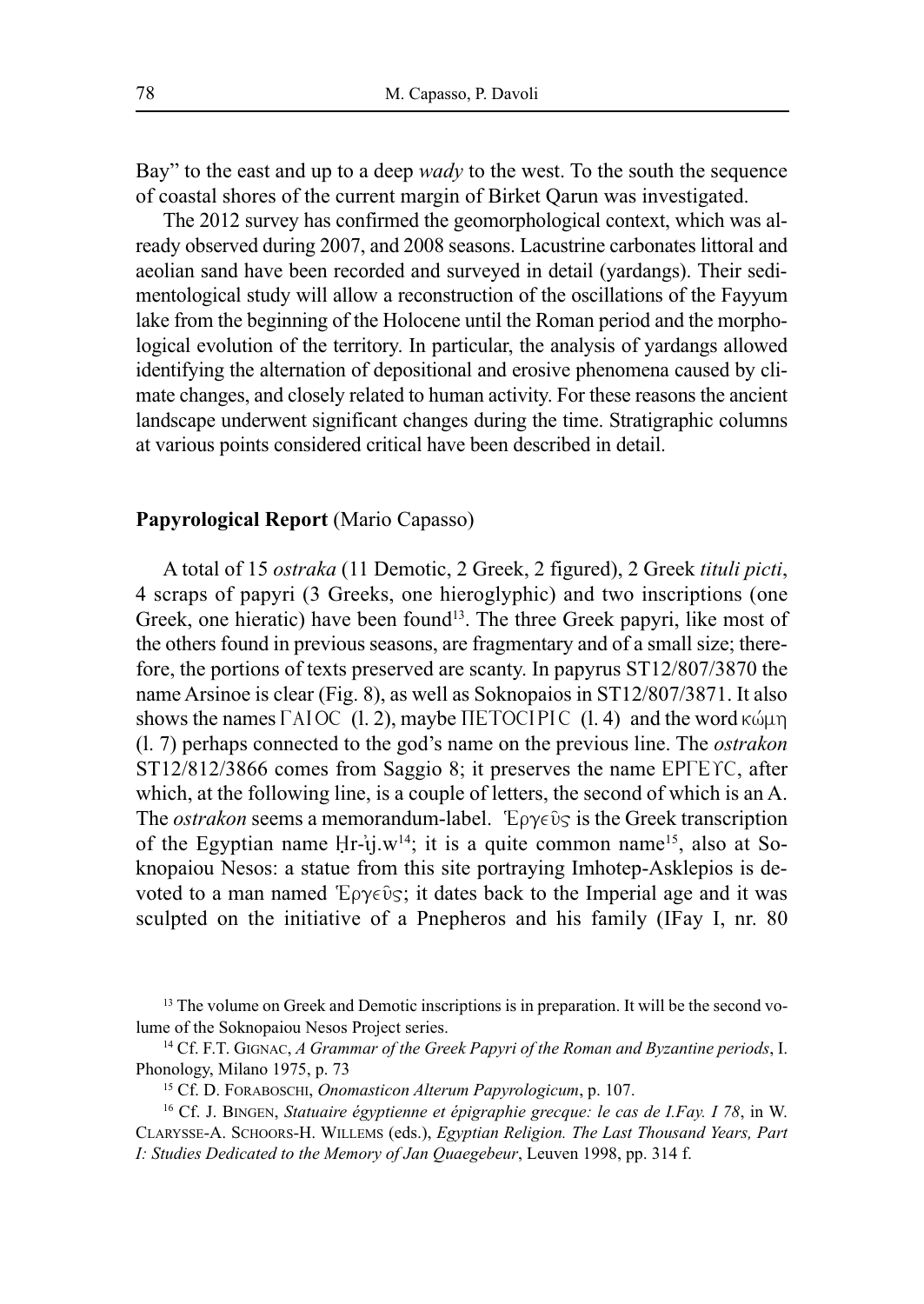Bernand)<sup>16</sup>; a  $E\rho\gamma\epsilon\hat{v}_S$  the Young is mentioned in a statue's dedication, dating back to the period 44 a.C.-48 d.C. (IFay I, nr. 78 Bernand): a Satabous, together with his wife and his sons, devotes this statue probably to the god Soknopaios in honour of Pisois the Old, son of Hergeus the Young (Bernand I, nr.  $78$ )<sup>17</sup>; however the most well-known man with this name at Soknopaiou Nesos is Eργεῦς (also written as Έριεῦς or Έριγεῦς) the Young, son of Paophis and father of satabous, protagonist of the long dispute with Nestnephis, dating back to the period between the last years of 1st century B.C. and the beginning of 1st cent.  $A.D.<sup>18</sup>$ .

The rough chessboard painted in black ink on the *ostrakon* sT12/809/3876 is similar to others found in Bakchias and Soknopaiou Nesos<sup>19</sup>.

TAI was written with chalk on a body-sherd of a Late Roman Amphora 7 (sT12/807/3867).

Two fragmentary lines of a Greek inscription are incised on a basalt vessel (sT12/800/3735) of which only part of the rim is preserved. The inscription dates from the Roman Period and seems to mention the village  $\frac{1}{s} \Gamma \nu \alpha$ [ik w Nῆσoς] or a wife of an unidentified man: *ex. gr*.: [ύπèρ - - -]ς γυνα[ικός.

> Università del salento *mario.capasso@unisalento.it paola.davoli@unisalento.it*

<sup>17</sup> Cf. BiNGEN, *Statuaire* cit., pp. 312 f.

<sup>18</sup> Cf. G. MEssEri, *Papiri greci di Socnopaiou Nesos e dell'Arsinoites*, Corpus papyrorum Raineri, Bd. XV: *Griechische Texte XI*, Wien 1990, pp. 11-37.

<sup>19</sup> From Bakchias: B98/239/308, B98/241/369, cf. M. Capasso, *Il papiro e gli* ostraka *della Campagna del 1998*, in s. pErNiGoTTi-M. Capasso-p. Davoli (eds.), *Bakchias VI. Rapporto Preliminare* della Campagna di Scavo del 1998, Pisa-Roma 1999, pp. 103 f.; B99/301/198, B99/308/377, cf. M. CAPASSO, *I papiri e gli* ostraka *della Campagna del 1999*, in S. PERNIGOTTI-M. CAPASSO-P. DAVOLI (eds.), *Bakchias VII. Rapporto Preliminare della Campagna di Scavo del 1999*, imola 2000, pp. 76 f. From soknopaiou Nesos: sT05/212/910, cf. M. Capasso, *I papiri e gli* ostraka *greci, figurati e copti (2001-2009)*, in Capasso-Davoli (eds.), *Soknopaiou Nesos* cit., p. 243.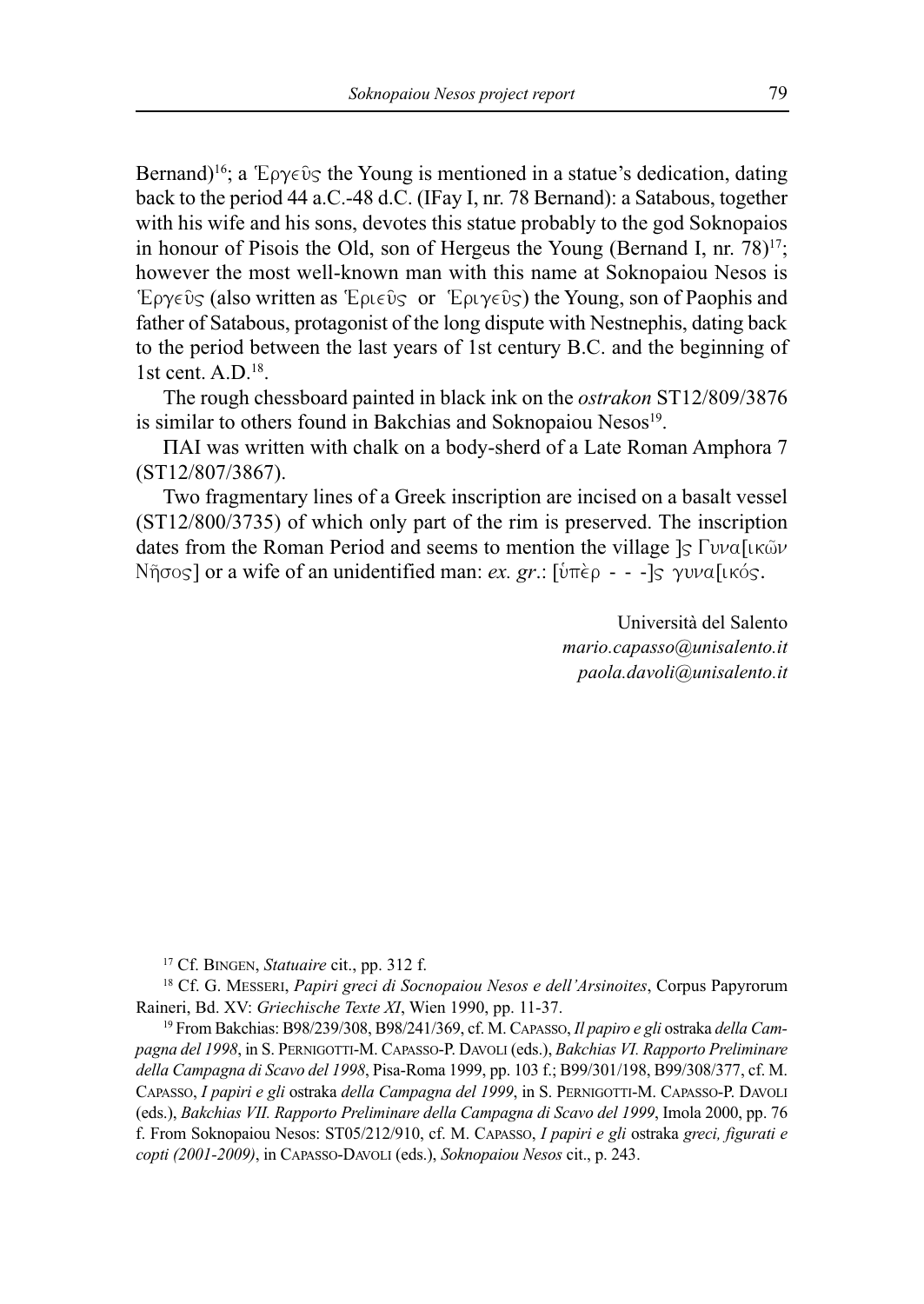

Fig. 1: The temple of soknopaios and the excavated areas (2012).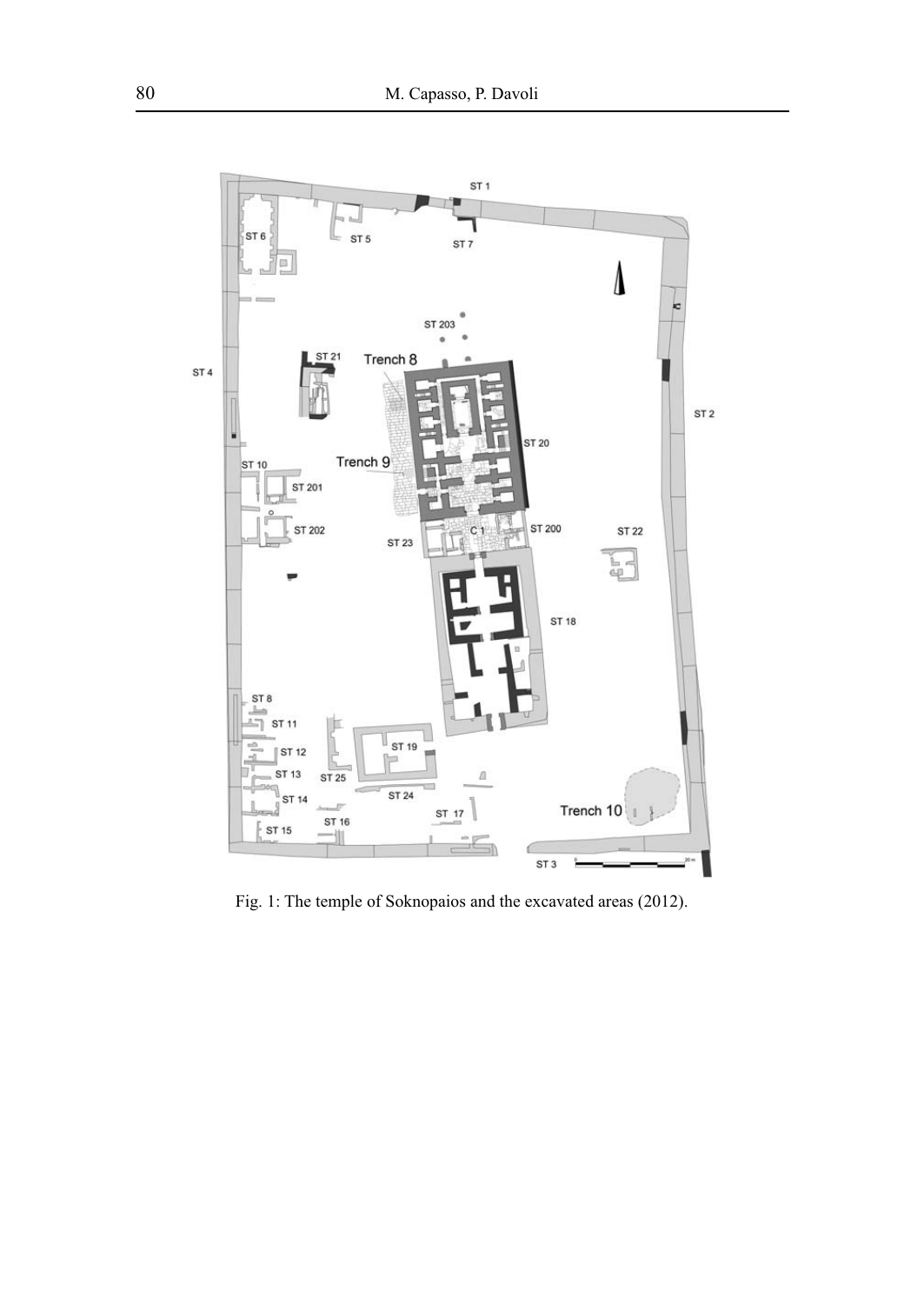



Fig. 2: The gutters decorated with sculptures of lions.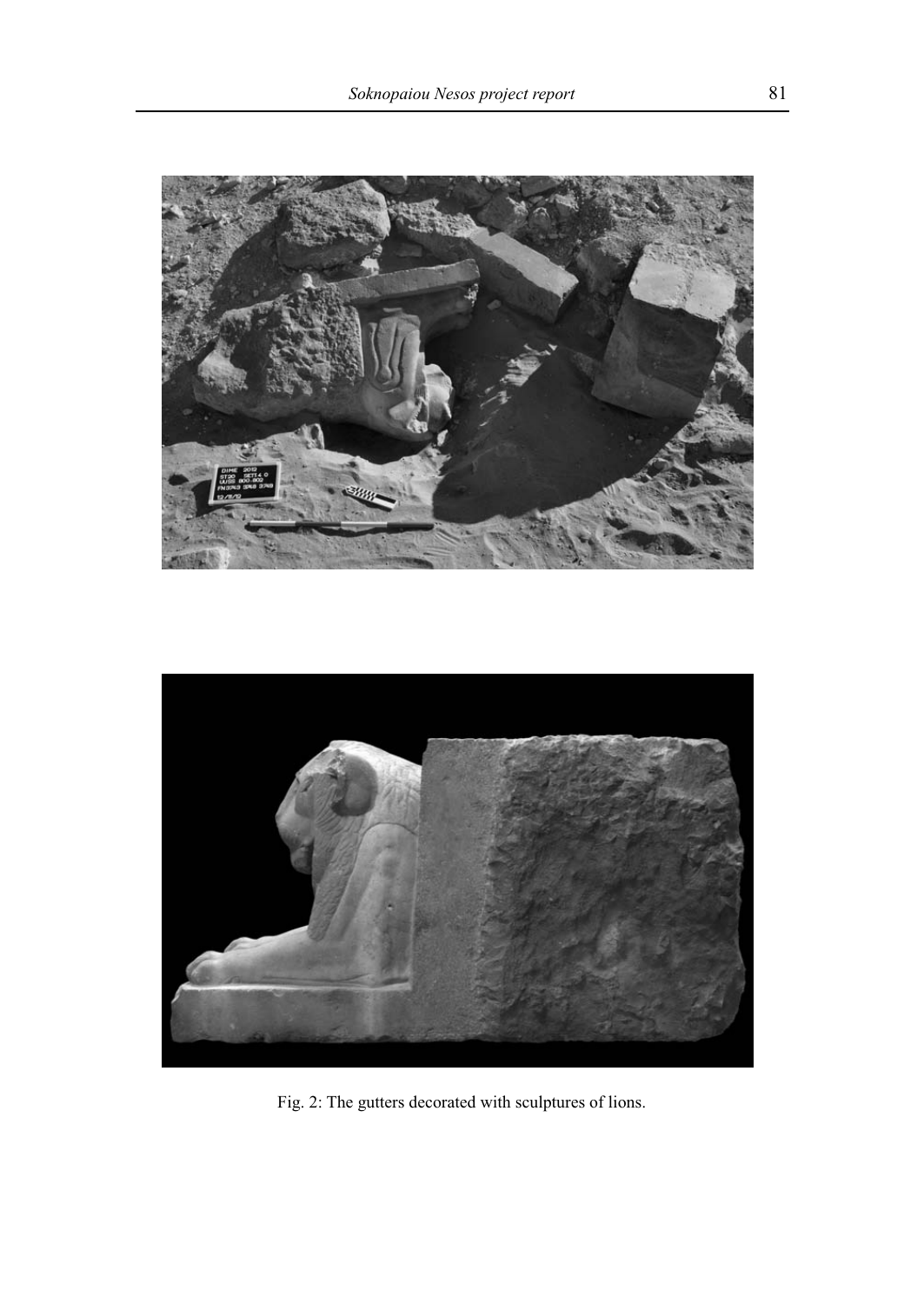

Fig. 3: The gutters decorated with sculptures of lions, detail.



Fig. 4: The heads of two statues possibly representing Hellenistic rulers.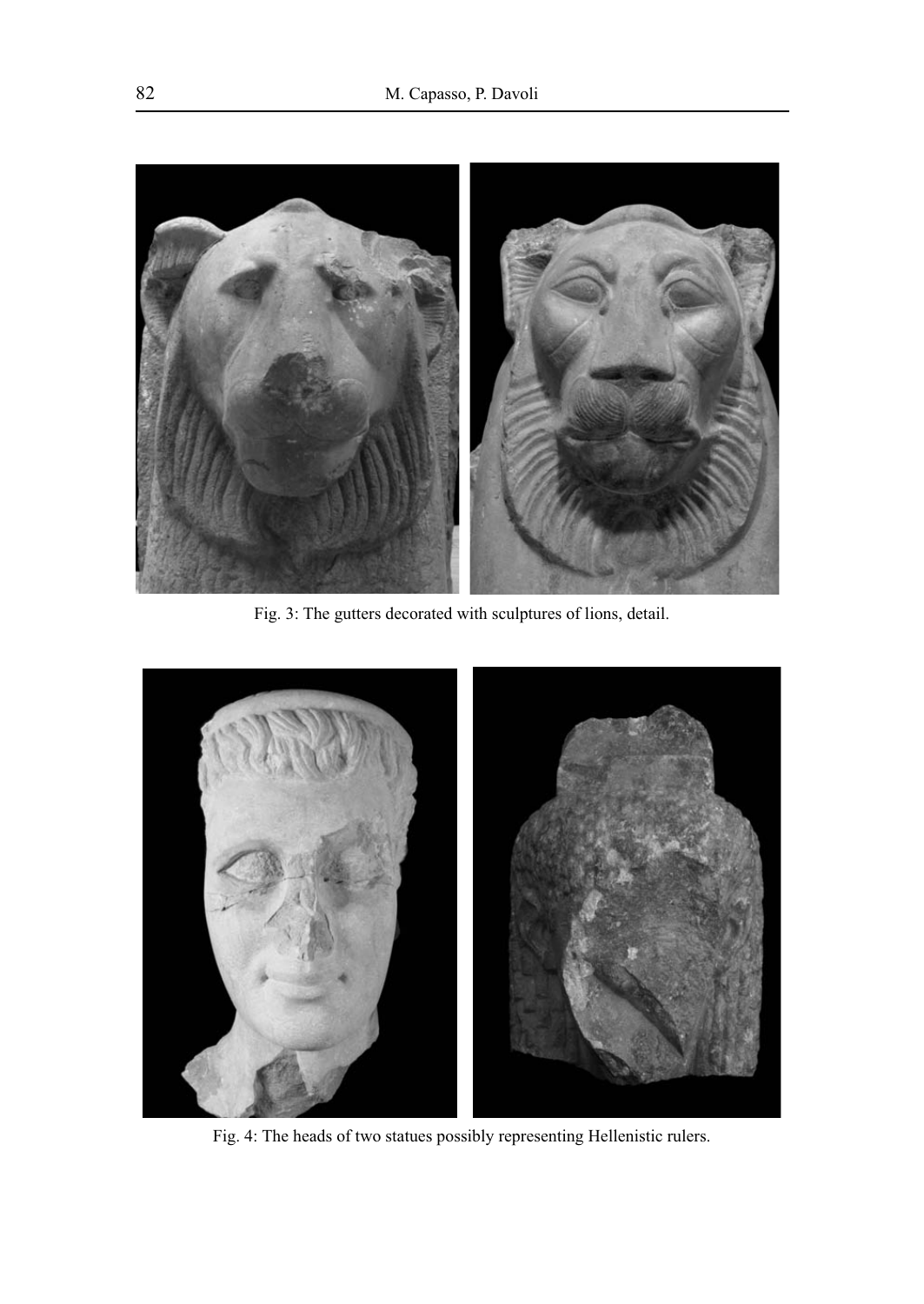

Fig. 5: The floor ST12/810 of the Roman period along the west side of the temple of soknopaios.



Fig. 6: Trench 8, section east. The sidewalk sT12/813.